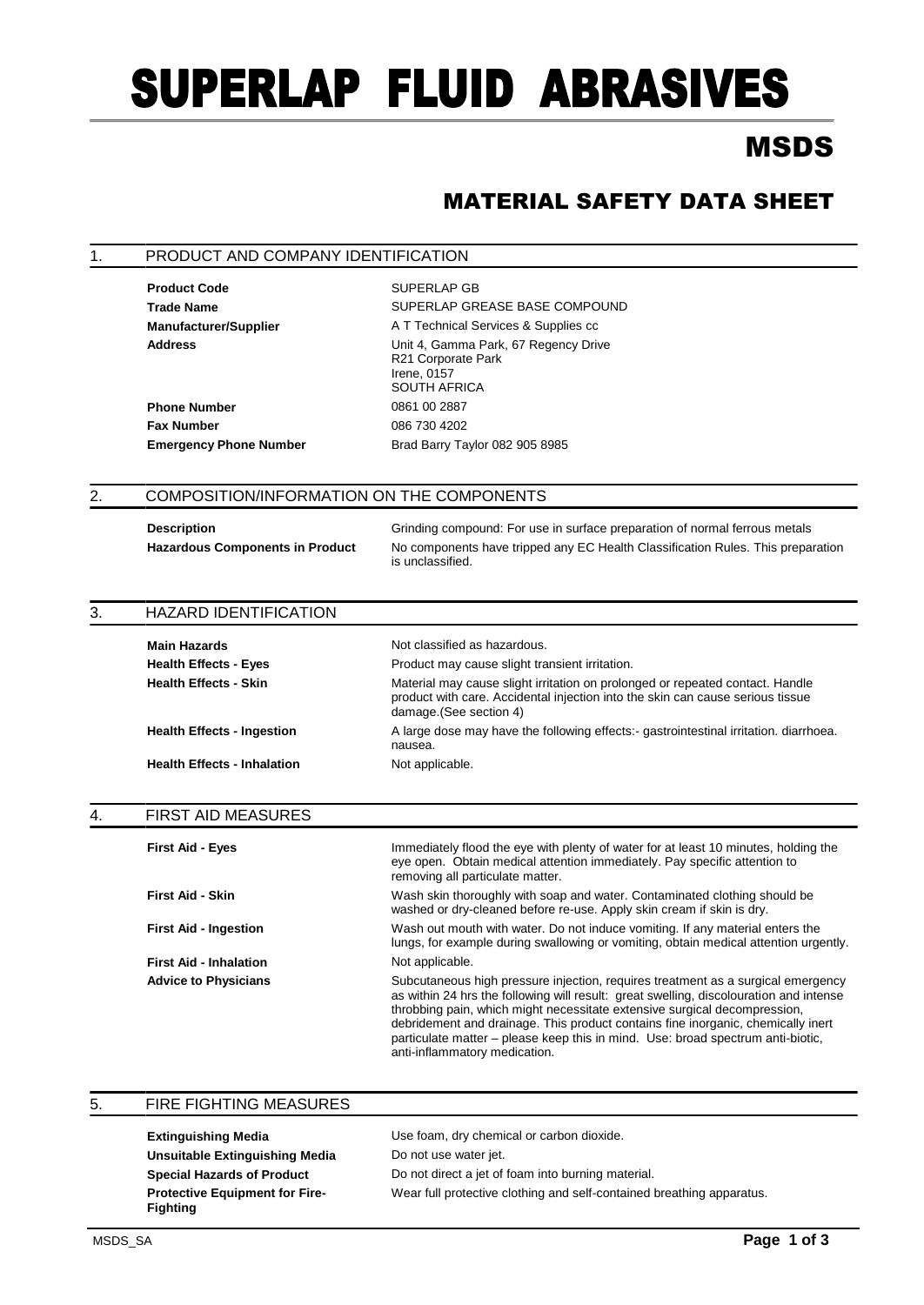#### 6. ACCIDENTAL RELEASE MEASURES

| <b>Personal Precautions</b>      | Wear appropriate protective clothing.                              |
|----------------------------------|--------------------------------------------------------------------|
| <b>Environmental Precautions</b> | Try to prevent the material from entering drains or water courses. |
| <b>Spillages</b>                 | Transfer into suitable containers for recovery or disposal.        |

water .

#### 7. HANDLING AND STORAGE

Handling **Handling Avoid contact with eyes, skin and clothing. Storage** Storage area should be: cool. dry. non-vibrating floor. Avoid contamination by

#### 8. EXPOSURE CONTROLS/PERSONAL PROTECTION

**Engineering Control Measures** Use of the basic principles of Industrial Hygiene will enable this material to be used safely. **Respiratory Protection** Respiratory protection not normally required. **Hand Protection Hand Protection** Use a good barrier cream. Rubber gloves. **Eye Protection** Chemical goggles if there is a risk of splashing. **Body Protection** Normal work wear. If there is danger of splashing, wear: rubber apron.

#### 9. PHYSICAL AND CHEMICAL PROPERTIES

| <b>Physical State</b>       | <b>Thick Past</b> |
|-----------------------------|-------------------|
| Colour                      | Black/Gre         |
| Odour                       | Mild.             |
| pН                          | Not solubl        |
| Melting Point (°C)          | >260              |
| Flash Point (PMCC) (°C)     | Exceeds >         |
| Solubility in Water (kg/m3) | Insoluble.        |
| Density (kg/m3)             | 1640.             |
|                             |                   |

**Thick Paste. Black/Green.** Not soluble in water.<br>> 260 Exceeds > 260. (Open-cup method)

#### 10. STABILITY AND REACTIVITY

**Stability** Stable under normal conditions. **Conditions to Avoid** High temperatures. **Materials to Avoid COMPONE CONSERVING MATER** 

**Hazardous Decomposition Products** Combustion will generate: oxides of carbon.

#### 11. TOXICOLOGICAL INFORMATION

**Acute Toxicity All components have a low order of acute toxicity. Irritancy - Eyes** The abrasive grit particles is most likely to cause irritation of the eye. **Irritancy - Skin Data available for a related material suggests that this product is unlikely to be** irritating to the skin. **Sub-acute/Subchronic Toxicity** There are no reports of adverse long term effects following repeated exposure. **Chronic Toxicity/Carcinogenicity** Insufficient data are available to assess carcinogenicity.

Genotoxicity **Genotoxicity** No relevant studies identified.

#### 12. ECOLOGICAL INFORMATION

| Mobility                         | The product is poorly absorbed onto soils or sediments.           |
|----------------------------------|-------------------------------------------------------------------|
| <b>Persistence/Degradability</b> | The product is partially or slowly biodegradable.                 |
| <b>Bio-accumulation</b>          | Product is not expected to bioaccumulate.                         |
| Ecotoxicity                      | The product is rated as practically non-toxic to aquatic species. |